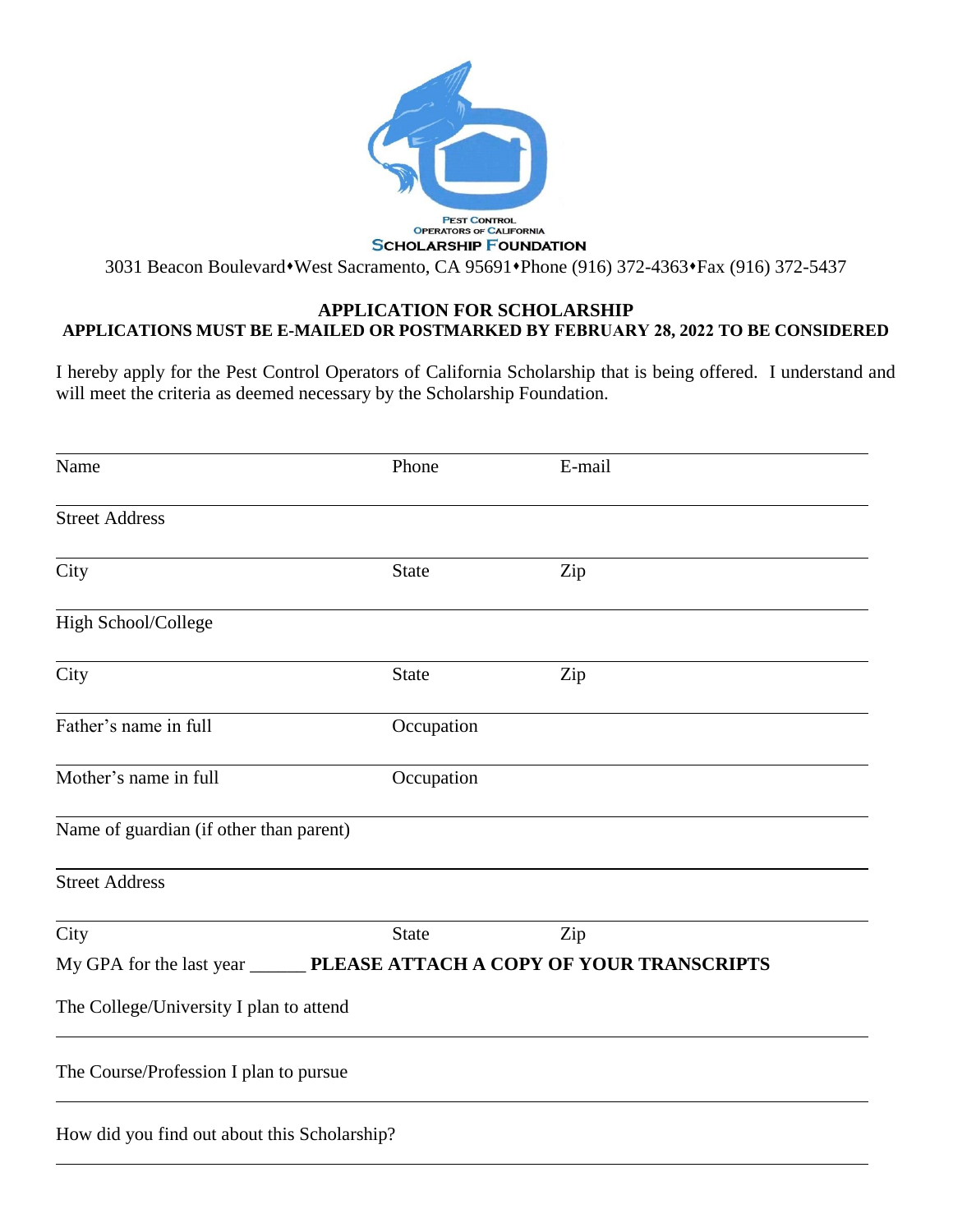In what special activities, such as sports, clubs, societies, churches, and volunteer work have you participated?

Why do you want to be considered for this particular scholarship?